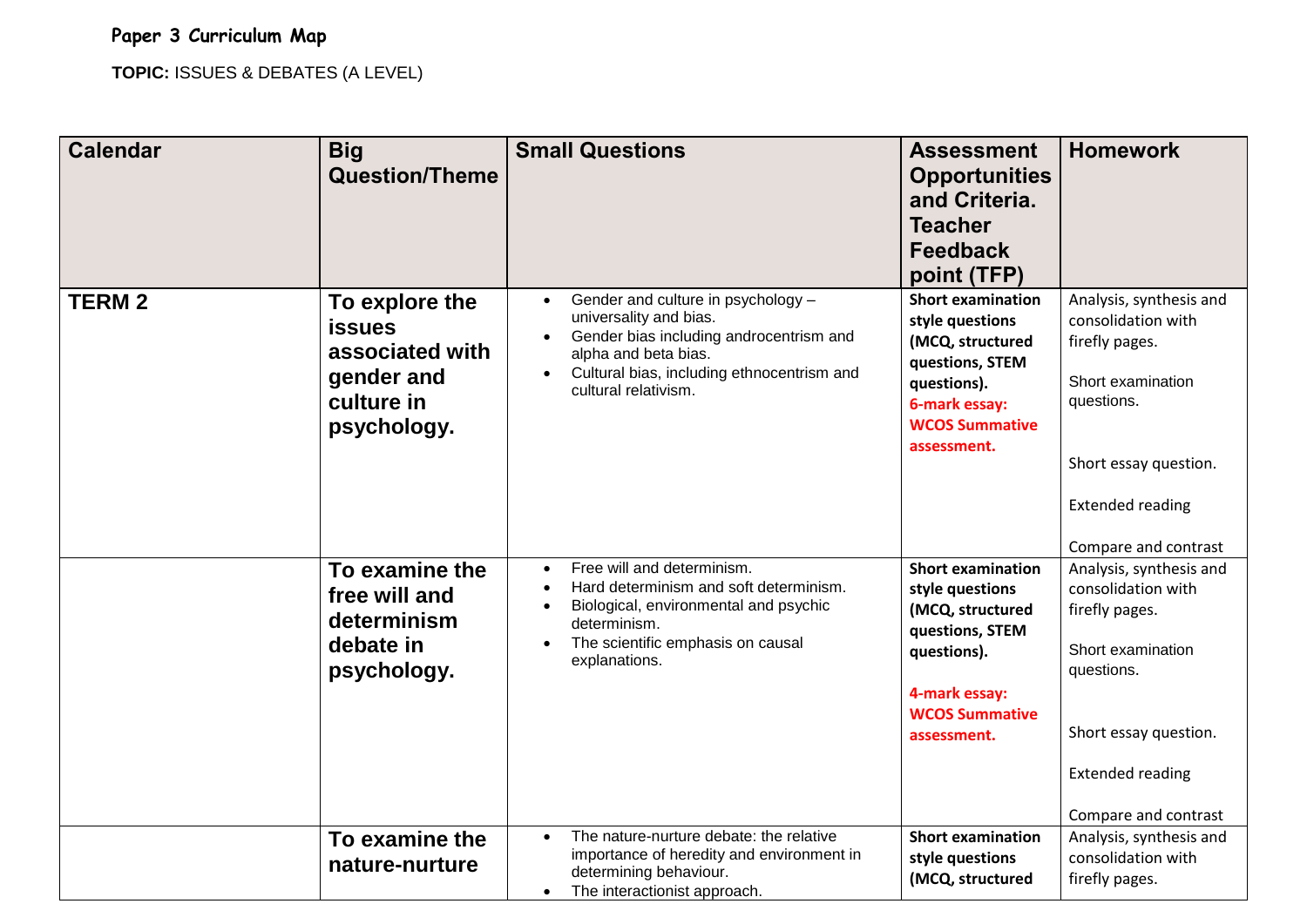| debate in<br>psychology.<br>To examine the<br>holism and<br>reductionism<br>debate in<br>psychology.      | Holism and reductionism: levels of explanation<br>$\bullet$<br>in psychology.<br>Biological reductionism and environmental<br>$\bullet$<br>(stimulus-response) reductionism. | questions, STEM<br>questions).<br>16-mark essay:<br><b>WCOS Summative</b><br>assessment. | Short examination<br>questions.<br>Short essay question.<br><b>Extended reading</b><br>Compare and contrast<br>Analysis, synthesis and<br>consolidation with<br>firefly pages.<br>Short examination<br>questions.<br>Short essay question.<br><b>Extended reading</b> |
|-----------------------------------------------------------------------------------------------------------|------------------------------------------------------------------------------------------------------------------------------------------------------------------------------|------------------------------------------------------------------------------------------|-----------------------------------------------------------------------------------------------------------------------------------------------------------------------------------------------------------------------------------------------------------------------|
| To explore<br>issues with<br>idiographic and<br>nomothetic<br>approaches in<br>psychological<br>research. | Idiographic and nomothetic approaches to<br>$\bullet$<br>psychological investigation.                                                                                        | 4-mark essay:<br><b>WCOS Summative</b><br>assessment.                                    | Compare and contrast<br>Analysis, synthesis and<br>consolidation with<br>firefly pages.<br>Short examination<br>questions.<br>Short essay question.<br><b>Extended reading</b><br>Compare and contrast                                                                |
| To investigate<br>the ethical<br>implications of<br>research<br>studies and<br>theory.                    | Ethical implications of research studies and<br>theory, including reference to social sensitivity.                                                                           |                                                                                          | Analysis, synthesis and<br>consolidation with<br>firefly pages.<br>Short examination<br>questions.                                                                                                                                                                    |